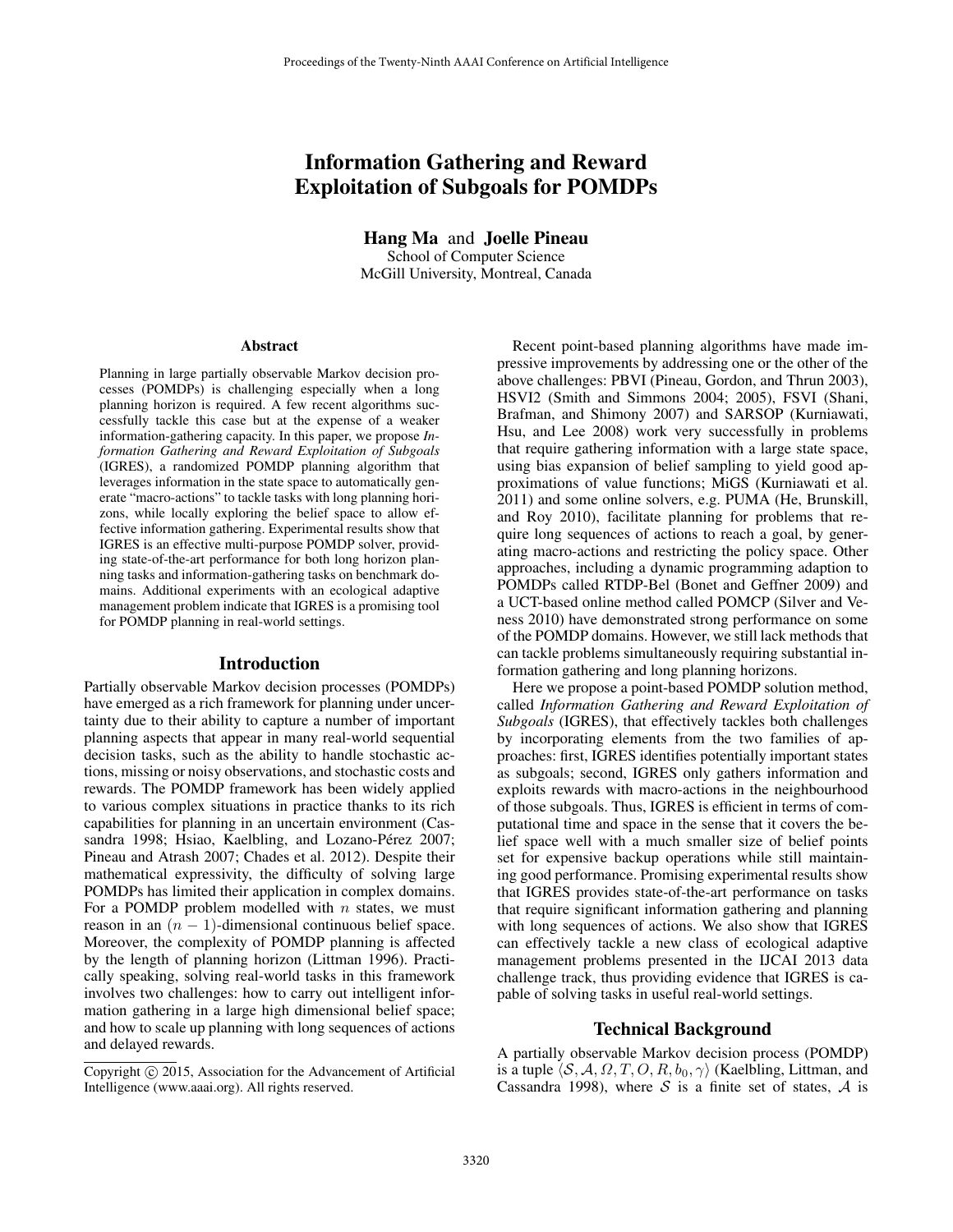a finite set of actions,  $\Omega$  is a finite set of observations,  $T(s, a, s') = p(s'|s, a)$  is the transition function that maps each state and action to a probability distribution over states,  $O(s', a, o) = p(o|s', a)$  is the observation function that maps a state and an action to a probability distribution over possible observations,  $R(s, a)$  is the reward function,  $b_0(s)$  is the initial belief state, and  $\gamma$  is the discount factor.

A belief state  $b \in \mathcal{B}$  is a sufficient statistic for the history, and is updated after taking action *a* and receiving observation *o* as follows:

$$
b^{a,o}(s') = \frac{O(s',a,o) \sum_{s \in S} T(s,a,s')b(s)}{p(o|a,b)},
$$
 (1)

where  $p(o|a, b) = \sum_{s \in S} b(s) \sum_{s' \in S} T(s, a, s')O(s', a, o)$ is a normalizing factor.

A policy is a mapping from the current belief state to an action. A value function  $V_\pi(b)$  specifies the expected reward gained starting from *b* followed by policy  $\pi$ :

$$
\mathcal{V}_{\pi}(b) = \sum_{s \in \mathcal{S}} b(s)R(s, \pi(b)) + \gamma \sum_{o \in \Omega} p(o|b, \pi(b))\mathcal{V}_{\pi}(b^{\pi(b), o}).
$$

The goal of POMDP planning is to find an optimal policy that maximizes its value function denoted by  $V^*$ . In general,  $V$  can be approximated arbitrarily closely by a piecewise-linear and convex function (Sondik 1978):  $V(b) = \max_{\alpha \in \Gamma} (b(s)\alpha(s))$ , represented by a finite set of hyper-planes,  $\Gamma$ .

Point-based Solvers Information gathering in large state spaces and planning with long sequences of actions are two major challenges for planning in large POMDPs. Point-based approximations are among the most successful approaches to approximate the value function in large POMDPs. Solutions are computed by applying iterative value function backups over a small set of belief points (see Algorithm 1). To reduce computation, the choice of the candidate belief points at which to apply backups becomes crucial for this class of algorithms. PBVI (Pineau, Gordon, and Thrun 2003), one of the first point-based algorithm, samples only belief points in a reachable space  $R(b_0)$  from an initial belief point  $b_0$  as the representative set for backup operations rather than sampling from the high dimensional continuous *B*. HSVI2 keeps lower and upper bounds on the value function and use heuristics to sample belief states that reduce the gap between bounds. FSVI (Shani, Brafman, and Shimony 2007) uses only upper bound to guide the belief point sampling, and works well for domains that require only simple information gathering actions. SARSOP (Kurniawati, Hsu, and Lee 2008) focuses sampling around the optimal reachable space,  $R^*(b_0) \subseteq R(b_0)$ , sampled from optimal sequences of actions. MiGS (Kurniawati et al. 2011) adopts the notion of generating macro-actions, which are sequences of actions, rather than single actions to expand the belief point set, which is one of the successful strategies to tackle problems with long planning horizons and delayed rewards.

# Algorithm 1 Backup $(\Gamma,b)$

 $\alpha_{a,o} \leftarrow \arg\!\max_{\alpha \in \Gamma} \sum_{s \in \mathcal{S}} \alpha(s) b^{a,o}(s), \forall a \in \mathcal{A}, o \in \Omega;$  $\alpha_a(s) \leftarrow R(s, a) + \gamma \sum_{o, s'} T(s, a, s') O(s', a, o) \alpha_{a, o}(s'),$  $\forall a \in \mathcal{A}, s \in \mathcal{S}$ ;  $\alpha' \leftarrow \operatorname{argmax}_{a \in \mathcal{A}} \sum_{s \in \mathcal{S}} \alpha'(s)b(s);$  $\Gamma \leftarrow \Gamma \cup \{\alpha'\}.$ 

# Gathering Information & Exploiting Rewards

Our work attempts to bridge the gap between the two classes of point-based approaches, to produce a single POMDP solver with sufficient versatility to address both problems that require substantial information gathering actions, and problems that require long sequences of actions. To achieve this, IGRES tries to identify potentially important states as subgoals using a strategy similar to MiGS (Kurniawati et al. 2011). Then for each belief associated with a subgoal, IGRES generates another macro-action to gather information and exploit rewards.

#### Capturing Important States

In general, actions that yield high rewards or gather significant information from the current belief state play an important role in constructing good policies (Cassandra, Kaelbling, and Kurien 1996; He, Brunskill, and Roy 2010). This suggests that states associated with high rewards or informative observations may also be important. Our algorithm leverages this structure by attempting to identify these potentially important states and use them as subgoals.

Specifically, we define two heuristic functions  $h_r(s)$  and  $h_i(s)$  of a state  $s \in S$ , to describe its importance in terms of rewards exploitation and information gathering respectively. We calculate the importance of rewards exploitation for some state *s*:

$$
h_r(s) = \max_{a \in \mathcal{A}} \frac{R(s, a) - R_{min}}{R_{max} - R_{min}},
$$
 (2)

which captures the highest immediate reward we can get from state *s* over all actions. We also calculate its information gain as:

$$
h_i(s) = \max_{a \in \mathcal{A}} \sum_{o \in \Omega} \left( -\frac{1}{|\Omega|} \log\left(\frac{1}{|\Omega|}\right) + O(s, a, o) \log\left(O(s, a, o)\right) \right).
$$
\n(3)

which measures for some *s* over all actions the highest possible entropy of observation probabilities against a uniform distribution.

Then a state  $s \in S$  is sampled as subgoal using the softmax function:

$$
p(s) \propto e^{\eta(\frac{h_r(s)}{\sum h_r(s)} + \lambda \frac{h_i(s)}{\sum h_i(s)})},\tag{4}
$$

where the pre-defined positive constant  $\eta$  serves as a normalizer and a controller for the smoothness of our random sampling, and  $\lambda$  balances between the two heuristic functions.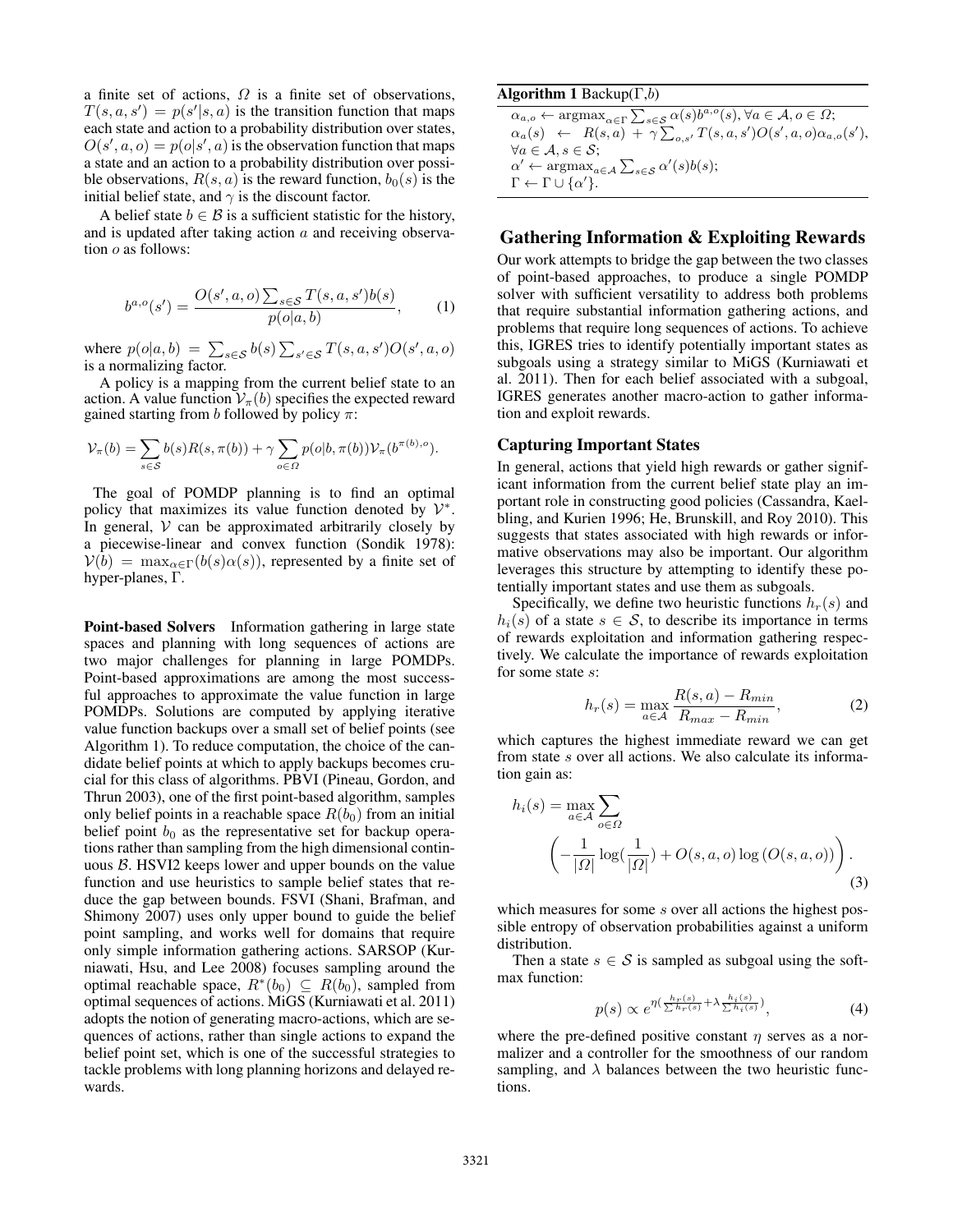## Leveraging State Structure

In this section, we follow the algorithm of MiGS to exploit structure in the state space, that helps focus sampling in the belief space. We first consider the state graph  $G_S$ . We associate with each edge  $(ss', a)$  a weight that measures the difference between the expected total reward of state *s* and destination *s'* via action *a*:  $w(ss', a)$  =  $\alpha(s) - \alpha(s') = R(s, a) + \gamma \sum_{s'' \in S / \{s'\}} T(s, a, s') \times$  $\sum_{o \in \Omega} O(s'', a, o)(\alpha(s'') - \alpha(s'))$ , where  $\alpha(s) = R(s, a) +$  $\sqrt{\sum_{o,s'} T(s, a, s')O(s', a, o)\alpha(s')}$  approximates the expected total reward. Since  $s''$  can be reached from  $s$  with one single action, we expect the difference between  $\alpha(s'')$ and  $\alpha(s)$  is small. By replacing  $\alpha(s'')$  with  $\alpha(s)$ , we get:

$$
w(\overline{ss'}, a) = \frac{-R(s, a) \cdot \mathbb{1}_{R(s, a) \le 0}}{1 - \gamma + \gamma T(s, a, s')},
$$
(5)

which captures the cost of selecting action *a* transitioning from *s* to *s'*. Then we define the distance as  $d_S(s, s') =$  $\min_{a \in A: T(s, a, s') > 0} w(ss', a)$ . We further extend the notion of distance  $d<sub>S</sub>$  such that distance from *s* to *s'* is just the shortest path by the distance measure above. Now we have reduced the directed multigraph *G<sup>S</sup>* to a weighted directed graph. If we assume strong connectivity of the state graph, an inward Voronoi partitioning (Erwig 2000) can then be used to partition the states based on *d<sup>S</sup>* into a partitioning

$$
\mathcal{K} = \{K_m | m \in \mathcal{M}\},\tag{6}
$$

where  $M \subseteq S$  is a set of subgoals and  $K_m = \{s \in S\}$  $S|d_S(s, m) < d_S(s, m'), \forall m' \neq m \text{ and } m, m' \in \mathcal{M} \}$  is the set of states whose distance to subgoal *m* is less than the distance to any other subgoal in *M*.

We build a roadmap graph  $G_M$  where each node corresponds to a sampled subgoal. Edge  $\overline{mm'}$  from subgoal m to  $m'$  is present if there exists a path from *m* to  $m'$  in graph  $G_{K_m \cup K_{m'}}$ . And this edge is labeled with a sequence of actions and a sequence of states according to the path. Then we know the edge  $\overline{mm'}$  is also associated with the weight of the shortest path. In this way, we partition the state space into regions where the states in each region lead towards a subgoal inducing that region, and the connectivity between regions is also well structured by the edges of *GM*.

#### Sampling Belief States Using Macro-actions

Now we give a description of the belief sampling strategy. Specifically, given an estimate of current state *s*, a new belief state  $b'$  is sampled from the current belief state  $b$  according to a macro-action  $(a_1, a_2, \ldots, a_l)$  and a state sequence  $(s_0, s_1, s_2, \ldots, s_l)$  where  $s_0 = s$ . To achieve this, we first generate an observation sequence  $(o_1, o_2, \ldots, o_l)$  where  $o_i$ is sampled with probability

$$
p(o_i) \propto O(s_i, a_i, o_i) = p(o_i|s_i, a_i). \tag{7}
$$

Using the updating rule of belief states (1), we immediately get a sequence of belief states  $(b_0, b_1, b_2, \ldots, b_l)$  such that

$$
b_1 = b_0^{a_1, o_1};
$$
  $b_i = b_{i-1}^{a_{i-1}, o_{i-1}},$  for  $2 \le i \le l,$  (8)

where  $b_0 = b$  and  $b_l = b'$ . As the core of the algorithm, two types of macro-actions, subgoal-oriented macro-actions

and exploitation macro-actions, are generated, which split our planning strategy into subgoal transitioning phase and exploitation phase respectively.

Generating Subgoal-Oriented Macro-actions With the help of roadmap *GM*, we first extract a path transitioning to the closest  $m \in \mathcal{M}$  from current state *s*. To do so, we store a list of all outgoing edges for each subgoal according to  $G_{\mathcal{M}}$ . If *s* is not a subgoal, the path will be the only path from *s* to the subgoal in the same partition; otherwise *s* is a subgoal and the path is just the next outgoing edge in the list. From this path, we obtain a sequence of actions as our subgoal oriented macro-action and a sequence of states that are visited along the path. According to the belief sampling strategy (Eqn 7,8), we get a new belief state  $b'$  associated with *m*. Since the subgoal  $m \in \mathcal{M}$  is potentially important, next we introduce an exploitation macro-action which is restricted to the neighbourhood of *m*.

Generating Exploitation Macro-actions Given an estimate of current state *s* at each iteration, we sample an action *a* with probability  $p(a)$  proportional to some heuristic function  $\tilde{a}(s)$ . Many heuristics can be adopted here, such as choosing the action that maximizes long term reward, or just uniformly at random. We define  $\tilde{a}(s) = e^{\mu T(s,a,s)}$  to favor the action that could gather information explicitly without changing the estimate of state, which works well empirically. And we update the estimate of state as *s'* with probability  $p(s') \propto T(s, a, s')$ . We stop exploiting with probability  $(1 - p_{ex})$  at each iteration, where  $p_{ex}$  is an exploitation probability parameter to control the length of this macroaction. At the end of the exploitation, we add an action that maximizes the reward from the current estimate of state if necessary, which is consistent with the heuristic function (Eqn 2) for choosing subgoals.

#### Data Structures

IGRES maintains a belief tree  $T_R$  rooted at the initial belief node  $u_{b_0}$  which consists of all belief states that are sampled. It also stores all belief states that are associated with subgoals in a set  $\mathcal{R}_{\delta}$ . Similar to MiGS, at each iteration, the algorithm chooses a belief state in the tree with probability proportional to  $\frac{1}{|K_c(b)|}$ , where the *c*-neighbourhood  $K_c(b)$  is defined as:  $K_c(b) = \{b \in \mathcal{R} | d_{\mathcal{K}}(b, b) \leq c\}$ , to favor belief states that have fewer neighbours. A similar belief expansion strategy is adopted by PBVI, except that instead of  $L_1$  distance, the algorithm uses the relaxed  $K$ -distance  $d_K$  defined based on  $K$ -partitioning (Eqn 6):

$$
d_{\mathcal{K}}(b,b') = \sum_{m \in \mathcal{M}} \left| \sum_{s \in K(m)} b(s) - \sum_{s \in K(m)} b'(s) \right|, \quad (9)
$$

 $\overline{1}$ 

 $\overline{1}$ 

which measures the differences of probability for partitions rather than single states. We also store the estimate of current state in each node. Then a new belief state is generated by the subgoal oriented macro-action and the estimate of current state is updated to be the subgoal state. To control the total number of belief states inserted in the tree, we calculate the *K*-distance from the new belief state to the belief set  $\mathcal{R}_{\delta}$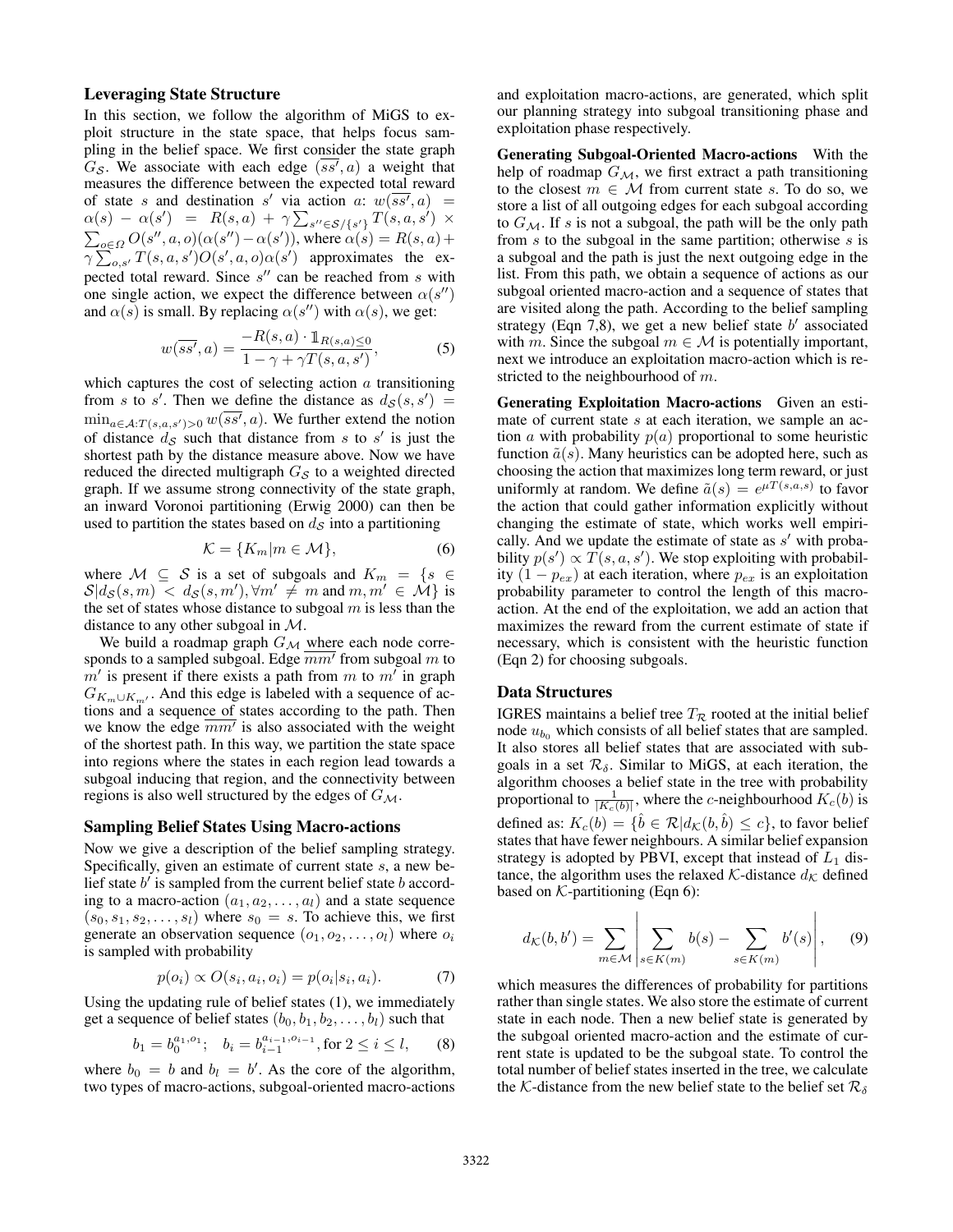to decide whether we will exploit this subgoal or not. If we decide to exploit, we continue to do exploitation. The new belief states are inserted in the tree, and an  $\alpha$ -backup is done for each of the belief states along the path back to the root. The corresponding estimate of current state is also stored in each belief node so that if we choose to sample new beliefs from that node later, we could start immediately from the estimate of current state. This strategy enables sampling deeper belief points without maintaining a belief tree that is too large. After the value of the initial belief state is not improved for some number of rounds, new states are sampled and added to  $M$ , and a new  $G_M$  is constructed accordingly.

Algorithm 2 IGRES

**Input:**  $b_0, G_\mathcal{M}, \delta$ Output:  $V(b_0)$  $T_R \leftarrow \{u_{b_0}\}, R_\delta \leftarrow \{b_0\};$ **while** number of rounds  $V(b_0)$  not improving  $\lt$  limit **do** Sample node  $u_b \in T_{\mathcal{R}}$  probability  $\propto \frac{1}{|K_c(b)|}$ ; if  $b = b_0$  then Sample  $u_b$ *.state* according to  $b(s)$ ; end if Current estimate of state  $s \leftarrow u_b.state;$ *Generate subgoal oriented macro-action* for *b* with state estimate  $s$ , which gives updated belief  $b'$  and  $s'$ ; if  $\min_{\hat{b}\in\mathcal{R}_{\delta}}d_{\mathcal{K}}(b',\hat{b}) > \delta$  then BackUpAtLeaf(*b'*,*s'* ,*TR*,*ub*); . Algorithm 3.  $R_{\delta} \leftarrow R_{\delta} \cup \{b'\};$ *Generate exploitation macro-action* for *b'* with state estimate  $s'$ , which gives updated belief  $b''$  and  $s''$ ; BackupAtLeaf( $b^{\prime\prime}, s^{\prime\prime}, T_{\mathcal{R}}, u_{b}$ );  $\triangleright$  Algorithm 3. end if end while

| <b>Algorithm 3</b> BackupAtLeaf( $b,s,T_{\mathcal{R}},u^{parent}$ ) |                               |
|---------------------------------------------------------------------|-------------------------------|
| Create a node $u_h$ ;                                               |                               |
| $u_b.state \leftarrow s$ ;                                          |                               |
| Insert $u_b$ to $T_R$ as a child of node $u^{parent}$ ;             |                               |
| Backup for each belief inducing each node along the path from       |                               |
| $u_b$ back to root $u_{b_0}$ ;                                      | $\triangleright$ Algorithm 1. |
|                                                                     |                               |

Analysis of *K*-Distance Threshold The *K*-distance threshold  $\delta$  is used to control the number of belief states associated with subgoals for backup operations.

**Theorem 1.** If 
$$
d_K(b, b') \leq \delta
$$
, then  $|\mathcal{V}^*(b) - \mathcal{V}^*(b')| \leq \frac{1}{1-\gamma}(\delta R_{max} - 2l_{max}R_{min}), \forall b, b' \in \mathcal{B}$ ,

where *lmax* is the maximal number of states traversed along the path from any state to the subgoal in the same partition, which is less than the number of states in that partition. This theorem is derived from Theorem 1 in (Kurniawati et al. 2011) by relating the error to the size of each partition, which implies that  $V^*(b')$  can be approximated by  $V^*(b)$  with a small error controlled by the *K*-distance threshold  $\delta$  and an extra error depends on the number of states in each partition (details in tech report).

Complexity Reduced by Macro-actions Consider constructing a belief tree *T<sup>R</sup>* for a set of belief points *R* sampled

from the reachable space  $R(b_0)$ , then we have  $\Theta((|\mathcal{A}||\Omega|)^h)$ beliefs for a planning horizon *h*. Let *l* be the minimum length of a macro-action generated by IGRES, then the size of  $T_R$  is reduced to  $\mathcal{O}((d|\Omega|^l)^{\frac{h}{l}}) = \mathcal{O}(d^{\frac{h}{l}}|\Omega|^h)$ . The maximum branching number *d* is the maximum degree of all subgoals in  $G_M$ .

**Completeness of Planning** In the case where  $\delta = 0$ , IGRES inserts every sampled belief state. Then consider the fact that  $G_{\mathcal{M}}$  is updated by adding without replacement new subgoals sampled from a finite *S*. We can show that eventually, all states would be sampled as subgoals. As new edges are inserted to *GM*, all possible edges between each pair of states would finally be included in  $G_{\mathcal{M}}$ . For  $p_{ex} > 0$ , selfloop action sequences of any length could also be generated. Thus IGRES is planning in a complete policy space. Local exploration ensures completeness over the belief space.

## Experiments

We first consider classic POMDP benchmark problems of various sizes and types, and then present results for a realworld challenge domain.

#### Benchmark Problems

POMDP as a model for planning differs largely from MDP due to the uncertainty of state information. Thus algorithms that sample belief states by using pure state information to generate macro-actions (e.g. MiGS) might not work well on some problems because they fail to take advantages of observation information to identify subgoals and sample more focused beliefs. On the other hand, algorithms that adapt certain heuristics to gather information (e.g. SARSOP) might improve very slowly when they maintain a large set of sampled beliefs or they might even get stuck locally on some problems because they fail to sample deeper belief points. IGRES constructs macro-actions considering both informative observations and rewarding actions, and gathers information and exploits subgoals in a probabilistic manner without making assumptions about the domain. Thus, IGRES has the potential to provide good solutions to problems which require either information gathering to compute good policies or long sequences of actions to exploit delayed rewards. To demonstrate this, we carried out experiments on both types of benchmark problems.

Tiger (Cassandra, Kaelbling, and Littman 1994) is the most classic POMDP problem. Noisy-tiger (He, Brunskill, and Roy 2010) is a modified version of Tiger problem where the noise of the *listen* action is increased to make the information gathering more difficult. RockSample (Smith and Simmons 2004) is another classic information gathering problem. Hallway2 introduced in (Littman, Cassandra, and Kaelbling 1995) is a robot navigation problem in a grid map of maze. Tag is a domain introduced in (Pineau, Gordon, and Thrun 2003) where a robot searches for a moving opponent. Underwater Navigation (Kurniawati, Hsu, and Lee 2008) models an autonomous underwater vehicle (AUV) navigating in a grid map. Homecare (Kurniawati, Hsu, and Lee 2008) is a domain similar to Tag but with much more complex dynamic, which models a robot tracking an elderly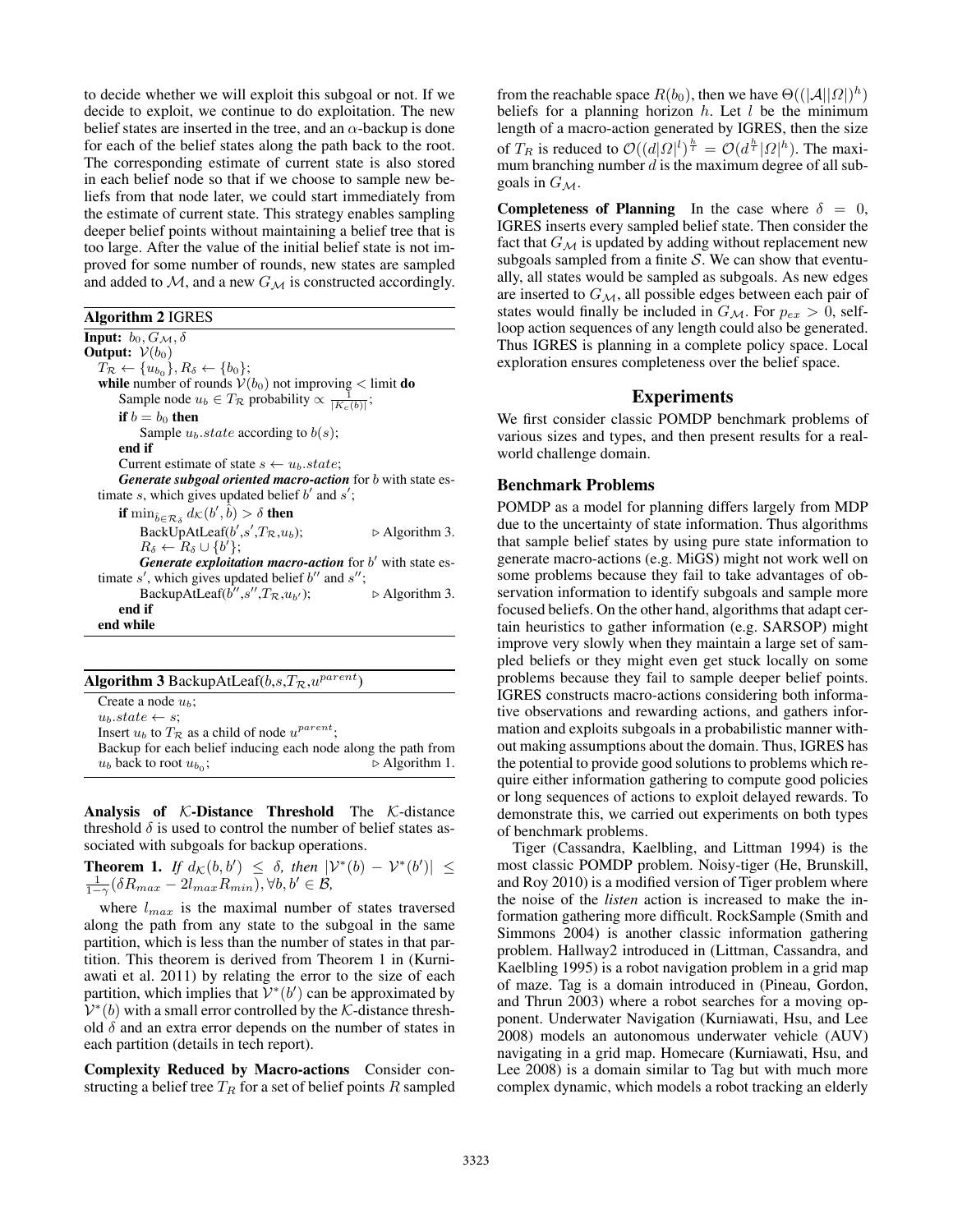person. 3D-Navigation (Kurniawati et al. 2011) models an unmanned aerial vehicle (UAV) navigating in an 3D-indoor environment, which requires the vehicle localizing at specific landmarks to avoid dangerous areas before heading for the goal states.

We compared performance of IGRES to existing POMDP solvers RTDP-Bel (Bonet and Geffner 2009), HSVI2 (Smith and Simmons 2005), FSVI (Shani, Brafman, and Shimony 2007), SARSOP (Kurniawati, Hsu, and Lee 2008) and MiGS (Kurniawati et al. 2011) on all benchmark domains introduced above: RTDP-Bel is an adaptation of real time dynamic programming to POMDPs, and has demonstrated strong performance on several POMDP domains; and the rest are four point-based algorithms aiming at various POMDP domains respectively which we have mentioned in the second section of this paper. We performed these experiments on a computer with a 2.50GHz Intel Core i5-2450M processor and 6GB of memory. We ran the probabilistic solvers, MiGS and IGRES, 30 times each to compute policies on Homecare and 3D-Navigation, and 100 times each for the other domains. We ran each of the four other algorithms once for each domain until convergence or achieving good level of estimated values. Then we ran sufficient number of simulations to evaluate each policy computed by these four algorithms. The average reward with the 95% confidence intervals and the corresponding computation times are reported in Table 1.

The number of subgoals for IGRES is randomly picked roughly according to the size of each domain. We will address the effect of varying the size of subgoals in the later set of experiments. For the Tiger domains, we observe that while RTDP-Bel, HSVI2, SARSOP and IGRES show good performance, MiGS fails even though both problems are extremely simple. The reason is that MiGS fails to produce policies that take actions changing the probability distribution within state dimensions. MiGS performs poorly on RockSample for the similar reasons. We notice that for both RockSample problems there exist small gaps between the results of IGRES and the best solutions in the same amount of time. This class of problems only require performing single-step information-gathering actions at specific locations with fully observable movement actions, which the algorithms adapting certain deterministic heuristics might be able to take advantage of. On the other hand, IGRES generates macro-actions in a probabilistic manner. So the parameters of generating macro-actions should be tuned to match this pattern in order to reach the optimal performance. For example on RockSample(4,4) with 20 subgoals, IGRES returns  $17.91 \pm 0.12$  in 10 seconds of computation time. For the Hallway2 domain, SARSOP and IGRES achieve best solutions due to their strong ability to gather useful information. For the Tag problem, RTDP-Bel and HSVI2 are not able to compute a good solution, while the other four algorithms achieve high rewards in short computation time. For Underwater Navigation task, IGRES is substantially faster than RTDP-Bel to compute the best solution. For the Homecare problem, IGRES is able to achieve the best rewards given same amount of computation time. For 3D-Navigation task, RTDP-Bel, HSVI2 and SARSOP are unable to achieve

|                                                                              | Return                                                                 | Time(s)          |
|------------------------------------------------------------------------------|------------------------------------------------------------------------|------------------|
| Tiger                                                                        |                                                                        |                  |
| $ S  = 2,  \mathcal{A}  = 3,  \Omega  = 2$<br>RTDP-Bel<br>HSVI2              | $19.42 \pm 0.59$<br>$19.31\pm0.09$                                     | 0.30<br>$\leq$ 1 |
| FSVI*<br><b>SARSOP</b>                                                       | N/A<br>$18.59 \pm 0.61$                                                | 0.09             |
| MiGS<br>IGRES (# subgoals: 1)                                                | $-19.88 \pm 0$<br>$19.41 \pm 0.59$                                     | 100<br>1         |
| Noisy-tiger                                                                  |                                                                        |                  |
| $ S  = 2,  \mathcal{A}  = 3,  \Omega  = 2$<br>RTDP-Bel<br><b>HSVI2</b>       | $-13.67\pm0.28$<br>$-13.69\pm0.04$                                     | 1.22<br>$\leq$ 1 |
| FSVI*<br><b>SARSOP</b>                                                       | N/A<br>$-13.66\pm0.18$                                                 | 0.18             |
| MiGS<br>IGRES (# subgoals: 1)                                                | $-19.88 \pm 0$<br>-13.67 $\pm$ 0.18                                    | 100<br>1         |
| RockSample(4,4)                                                              |                                                                        |                  |
| $ \mathcal{S}  = 257,  \mathcal{A}  = 9,  \Omega  = 2$                       |                                                                        |                  |
| RTDP-Bel<br><b>HSVI2</b>                                                     | $17.94 \pm 0.12$<br>$17.92 \pm 0.01$                                   | 10.7<br>$\leq$ 1 |
| FSVI<br>SARSOP                                                               | $17.85 \pm 0.18$<br>$17.75 \pm 0.12$                                   | -1<br>0.7        |
| MiGS                                                                         | $8.57 \pm 0$                                                           | 100              |
| IGRES (# subgoals: 4)                                                        | $17.30 \pm 0.12$                                                       | 10               |
| RockSample(7,8)<br>$ \mathcal{S}  = 12545,  \mathcal{A}  = 13,  \Omega  = 2$ |                                                                        |                  |
| RTDP-Bel                                                                     | $20.55 \pm 0.13$                                                       | 103              |
| HSVI2<br><b>FSVI</b>                                                         | $21.09\pm0.10$<br>$20.08 \pm 0.20$                                     | 100<br>102       |
| <b>SARSOP</b>                                                                | $\boldsymbol{21.35 \pm 0.13}$<br>$7.35 \pm 0$                          | 100              |
| MiGS<br>IGRES (# subgoals: 8)                                                | $19.54 \pm 0.12$                                                       | 100<br>100       |
| <b>Hallway2</b>                                                              |                                                                        |                  |
| $ \mathcal{S}  = 92,  \mathcal{A}  = 5,  \Omega  = 17$<br>RTDP-Bel           | $0.237 \pm 0.006$                                                      | 1004             |
| HSVI2                                                                        | $0.507 \pm 0.001$                                                      | 250              |
| FSVI<br><b>SARSOP</b>                                                        | $0.494 \pm 0.007$                                                      | 280<br>200       |
| MiGs                                                                         | $\begin{array}{c} 0.530 \pm 0.008 \\ 0.522 \pm 0.008 \end{array}$      | 200              |
| IGRES (# subgoals: 20)                                                       | $0.530 \pm 0.008$                                                      | 200              |
| Tag<br>$ \mathcal{S}  = 870,  \mathcal{A}  = 5,  \Omega  = 30$               |                                                                        |                  |
| RTDP-Bel<br>HSVI2                                                            | $-6.32 \pm 0.12$<br>$-6.46 \pm 0.09$                                   | 372<br>400       |
| FSVI                                                                         | -6.11 $\pm$ 0.11                                                       | 35               |
| <b>SARSOP</b><br>MiGS                                                        | -6.08 $\pm$ 0.12<br>$-6.00\pm0.12$                                     | 30<br>30         |
| IGRES (# subgoals: 20)                                                       | -6.12 $\pm$ 0.12                                                       | 30               |
| <b>Underwater Navigation</b>                                                 |                                                                        |                  |
| $ \mathcal{S}  = 2653,  \mathcal{A}  = 6,  \Omega  = 103$<br>RTDP-Bel        | $750.07\pm0.28$                                                        | 338              |
| HSVI2<br>FSVI                                                                | $718.37 \pm 0.60$<br>$725.88 \pm 5.91$                                 | 400<br>414       |
| SARSOP                                                                       | $731.33 \pm 1.14$                                                      | 150              |
| MiGS<br>IGRES (# subgoals: 20)                                               | $715.50 \pm 1.37$<br>$749.94\pm0.30$                                   | 400<br>50        |
| Homecare                                                                     |                                                                        |                  |
| $ {\cal S}  = 5408,  {\cal A}  = 9,  \Omega  = 928$                          |                                                                        |                  |
| RTDP-Bel**<br>HSVI2                                                          | N/A<br>$15.07 \pm 0.37$                                                | 2000             |
| FSVI***<br>SARSOP                                                            | N/A<br>$\rm 16.64 \pm 0.82$                                            |                  |
| MiGS                                                                         | $16.70\pm0.85$                                                         | 1000<br>1600     |
| IGRES (# subgoals: 30)                                                       | $17.32 \pm 0.85$                                                       | 1000             |
| <b>3D-Navigation</b><br>$ {\cal S}  = 16969,  {\cal A}  = 5,  \Omega  = 14$  |                                                                        |                  |
| RTDP-Bel                                                                     | $-93.03\pm0.01$                                                        | 2115             |
| HSVI2<br>FSVI**                                                              | $-91.98 \pm 0$<br>N/A                                                  | 2000             |
| SARSOP                                                                       | $-99.97 \pm 0$                                                         | 800              |
| MiGS<br>IGRES (# subgoals: 163)                                              | $(2.977 \pm 0.512) \times 10^{4}$<br>$(3.272 \pm 0.193) \times 10^{4}$ | 150<br>150       |
|                                                                              |                                                                        |                  |

 $1$  For RTDP-Bel, FSVI and MiGS, we use the software packages provided by the authors of the papers. For HSVI2, we use the latest ZMDP version 1.1.7 (http: //longhorizon.org/trey/zmdp/). For SARSOP, we use the latest APPL version 0.95 (http://bigbird.comp.nus.edu.sg/pmwiki/farm/appl/index.php?n=Main.Download). \* ArrayIndexOutOfBoundsException is thrown.

\*\* Solver is not able to compute a solution given large amount of computation time. \*\*\* OutOfMemoryError is thrown.

Table 1: Results of benchmark problems.<sup>1</sup>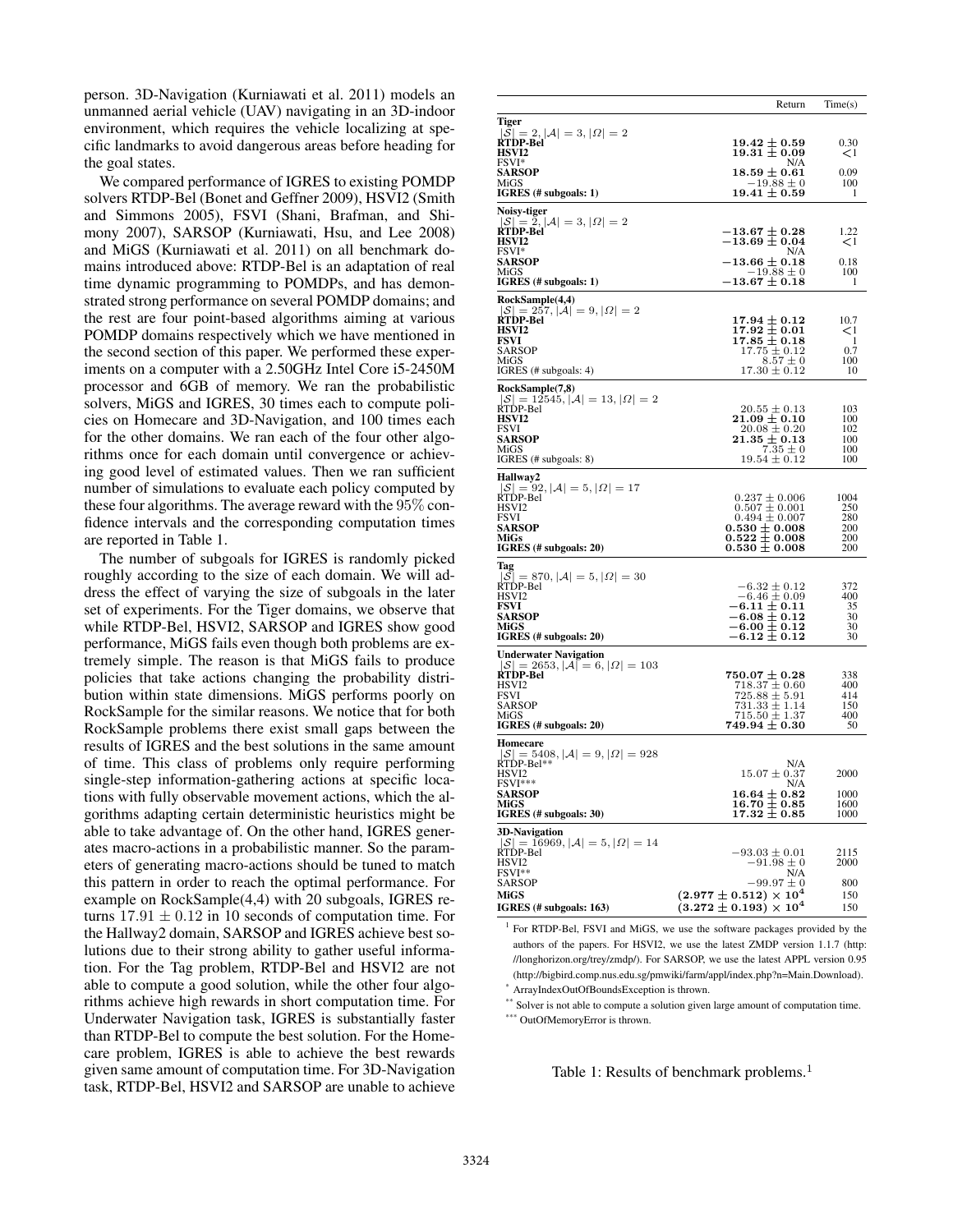a good solution because they fail to sample belief points that are far away from the existing set, and thus get trapped in the local area, whereas MiGS and IGRES easily overcome the effect of long planning horizon in this task. We conclude from these results that IGRES is able to successfully tackle both problems requiring information gathering, and problems with long planning horizons.

# The Ecological Adaptive Management Problem

Next, we apply IGRES to a class of ecological adaptive management problems (Nicol et al. 2013) that was presented as an IJCAI 2013 data challenge problem to the POMDP community. To the best of our knowledge, there has not been any published work on this challenge so far. The POMDPs in this domain represent networks for migratory routes by different shorebird species utilizing the East Asian-Australasian flyway, under uncertainty about the rate of sea level rise and its effect on shorebird populations. The goal is to select one node to perform protection action against a fixed amount of sea level rise in a weighted directed graph representing the flyway. The state space is a factored representation by the cross product of one fully observable population variable, the fully observable protection variable for each node in the graph, and one variable for sea level rise which is not observable. Five different bird species are considered (characterized by different POMDP sizes and parameterizations).

To solve this problem, we ran IGRES 30 times for each task to compute policies, and then ran 100 simulations to test each computed policy. Our results are generated on a 2.67GHz Intel Xeon W3520 computer with 8GB of memory. We also present results of the benchmark solutions computed by the original authors of the dataset using symbolic Perseus (Poupart 2005) on a more powerful computer (Nicol et al. 2013).

We observe in Table 2 that IGRES outperforms the benchmark solutions by achieving higher rewards for all species. Even though IGRES is not specially designed for solving the problem and does not directly exploit the factored state structure, it computes good solutions that yield high rewards in reasonable computation times for all these tasks.

We further experiment with IGRES on one of the tasks, varying parameters to demonstrate its behaviour as the number of subgoals changes. Figure 1 shows the behaviour of IGRES with different number of subgoals used given increasing computation time on Grey-tailed Tattler task. Given reasonable number of subgoals, IGRES is able to take advantage of subgoals that help sampling useful belief points. However, if the number of subgoals gets too large, a much larger set of beliefs would be sampled before the algorithm plans deep enough to compute a good solution, thus degrading the performance. On the other hand, if the number of subgoals is too small, some important states might be omitted from the set of subgoals, which also degrades the performance. Recall that the baseline performance for symbolic Perseus (as shown in Table 1) with 378 seconds of planning yielded a return of just 4520, well under the results shown in Figure 1. Thus, the performance indicates that IGRES is robust against changes in the number of subgoals for this

|                                                                                                                                                           | Return                                             | Time(s)          |
|-----------------------------------------------------------------------------------------------------------------------------------------------------------|----------------------------------------------------|------------------|
| Lesser sand plover<br>$ \mathcal{S}  = 108,  \mathcal{A}  = 3,  \Omega  = 36$<br>symbolic Perseus*<br>IGRES (# subgoals: 18)                              | 4675<br>$5037.72 \pm 8.82$                         | 10<br>10         |
| Bar-tailed godwit b.<br>$ \mathcal{S}  = 972,  \mathcal{A}  = 5,  \Omega  = 324$<br>symbolic Perseus*<br>IGRES (# subgoals: 36)                           | 18217<br>$19572.41 \pm 39.35$                      | 48<br>60         |
| Terek sandpiper<br>$ \mathcal{S}  = 291\hat{6}$ , $ \mathcal{A}  = 6$ , $ \Omega  = 972$<br>symbolic Perseus*<br>IGRES (# subgoals: 72)                   | 7263<br>$7867.95 \pm 2.44$                         | 48<br>60         |
| Bar-tailed godwit m.<br>$ \mathcal{S}  = 291\overline{6},  \mathcal{A}  = 6,  \Omega  = 972$<br>symbolic Perseus*<br>IGRES (# subgoals: 72)               | 24583<br>$26654.06 \pm 38.60$                      | 58<br>60         |
| Grey-tailed tattler<br>$ \mathcal{S}  = 2916,  \mathcal{A}  = 6,  \Omega  = 972$<br>symbolic Perseus*<br>IGRES (# subgoals: 72)<br>IGRES (# subgoals: 72) | 4520<br>$4860.91 \pm 38.47$<br>$4927.17 \pm 38.14$ | 378<br>60<br>300 |

\* Results from (Nicol et al. 2013).

Table 2: Results of adaptive management of migratory birds.

type of problems and consistently samples important subgoal states to compute good solutions.



Figure 1: Performance of IGRES on Grey-tailed Tattler.

# Conclusion

In this paper, we present a new multi-purpose POMDP planning algorithm, IGRES, which exploits state information to identify subgoals that are essential for computing good policies, and automatically generates macro-actions to improve computational efficiency while maintaining good performance. Despite the simplicity of macro-actions generation, IGRES computes better solution at up to 10 times faster speed for some problems, and successfully generalizes to a wide set of POMDP tasks. We also present improved empirical performance for a set of real-world challenge tasks in ecological management, with significant potential impact. These promising results suggest that the notion of gathering information for exploitation of subgoals with macroactions provides a new perspective to view POMDP problems, which advances application of POMDP planning for complex tasks in practice. Our code will be publicly released